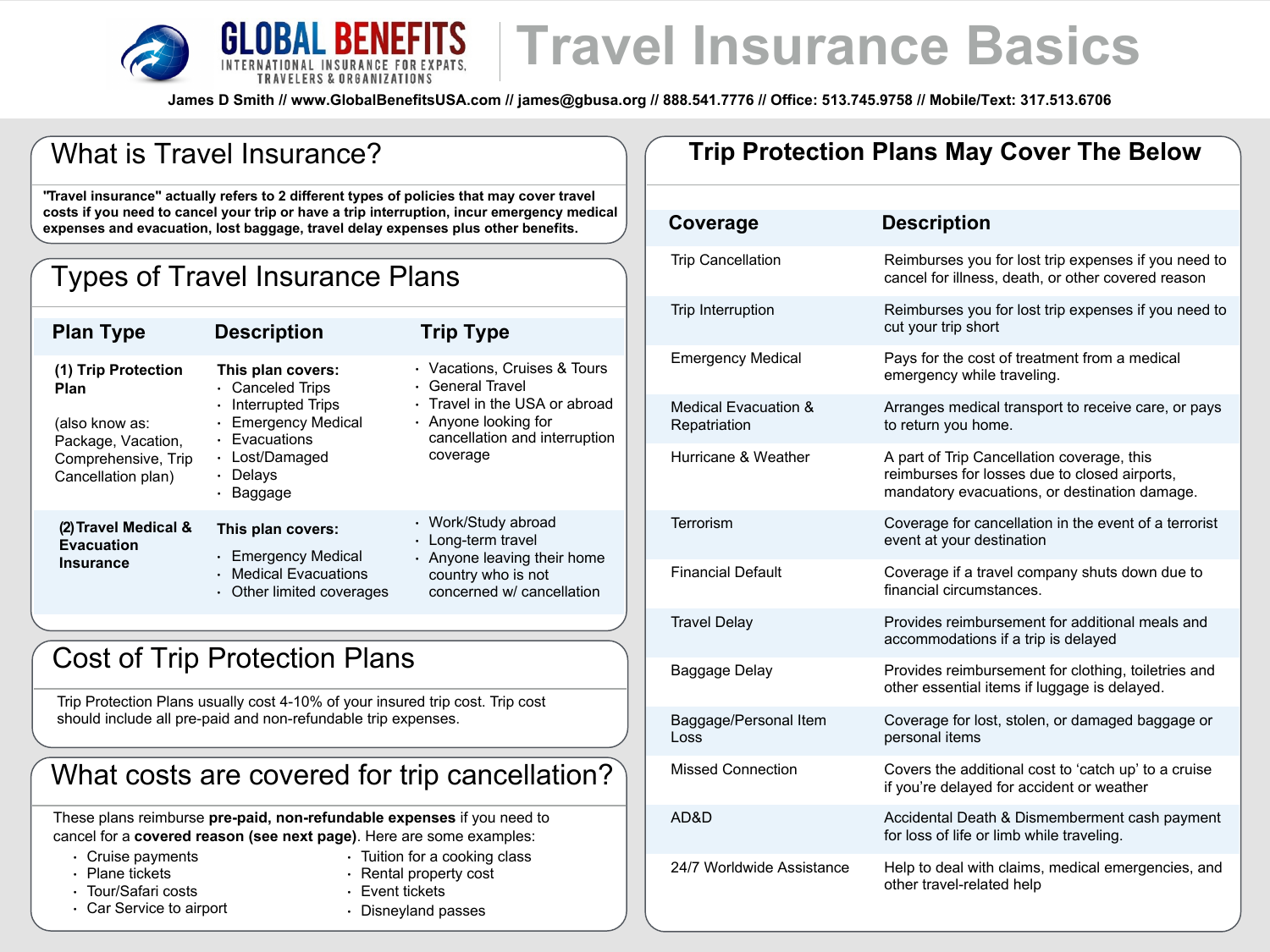#### Standard Covered Reasons for Trip Cancellation

**Insurance may reimburse expenses if you need to cancel because of…** Insurance will not cover losses caused by…

| <b>Reason</b>                                           | <b>Description</b>                                                                                                       | <b>Tips</b>                                                                                 |
|---------------------------------------------------------|--------------------------------------------------------------------------------------------------------------------------|---------------------------------------------------------------------------------------------|
| Sickness, Injury, or Death                              | Sickness of you, your travel companion,<br>member of either of your families,<br>business partner, or destination host   | Needs documentation;<br>physician must state that you<br>are unable to travel               |
| <b>Hurricane or Natural Disaster</b>                    | Weather or natural disaster destroys your<br>destination, your intended destination<br>accommodations, or your own home. | Plan must be purchased prior<br>to storm being named                                        |
| <b>Bankruptcy/Financial Default</b>                     | A travel supplier completely ceases all<br>operations due to financial default or<br>bankruptcy.                         | Time sensitive benefit, need<br>to purchase plan close to date<br>of initial trip payment   |
| <b>Terrorism or Mandatory Evacuation</b>                | A terrorist event occurs at your destination<br>and/or results in mandatory evacuations.                                 | Must be in city on itinerary,<br>and occur within a certain<br>time of travel, e.g. 30 days |
| Home or business damaged,<br>vandalized, or burglarized | Your home, business, or destination<br>accommodations are burglarized, or<br>damaged through criminal acts.              | Needs police documentation                                                                  |
| <b>Schedule Conflicts</b>                               | Called for jury duty, a required court<br>appearance, or military redeployment                                           | Must purchase insurance<br>prior to being notified of<br>conflict                           |
| Required to work, terminated, or<br>transferred         | Work related conflicts such as termination<br>or having vacation time revoked                                            | Sometime requires<br>employment for a certain time<br>period, e.g. 2 years                  |
| Victim of felonious assault                             | If you are assaulted prior to your trip                                                                                  | Needs police documentation                                                                  |
| Traffic accident prior to trip                          | An auto accident en route to the airport                                                                                 | Needs police documentation                                                                  |
| Theft of passport or visa prior to trip                 | Your passport or visa are stolen                                                                                         | Needs police documentation                                                                  |
| School year extension                                   | An unexpected extension of the school<br>year beyond the normal session, e.g. for<br>snow days                           | Extra-curricular or athletic<br>extensions not covered                                      |
| Legal separation or divorce                             | Unexpected separation or divorce                                                                                         | Applies to you or travel<br>companion                                                       |
| Pregnancy or Attending Childbirth                       | You or traveling companions become<br>pregnant or you need to attend the<br>childbirth of a family member                | Pregnancy must occur after<br>date of purchase                                              |

#### What is NOT covered?

**Fear of traveling due to pandemics (e.g. COVID-19), epidemics, etc. unless you purchase a policy with the Cancel For ANY Reason benefit (CFAR).** 

Suicide, attempted suicide, or self-inflicted injury

Acts of war

Participating in auto race

Mountaineering

Participating in sporting competition or event

Participating in contact sports, skydiving, hang gliding, bungee jumping, extreme skiing, spelunking or caving, scuba below 120ft

Piloting or learning to pilot

Being intoxicated

The attempt to commit a felony or or illegal activity

Pre-existing conditions (see below for more)

Elective treatment or procedure

Medical treatment on a trip for that purpose

**Full list in the 'Exclusions' section of the policy**

### Pre-Existing Medical Conditions

A Pre-Existing Condition is a medical condition you had (or had signs of) prior to insurance coverage. To determine if you had a Pre-Existing condition, insurance companies use a Look Back period of 60-180 days (varies by policy), to find a condition.

You can buy a policy that will waive the Exclusion IF you: (1) Insure the full trip cost, (2) Purchase the policy within 14-30 days (varies by policy) of your initial trip deposit, (3) Be able to travel on the date of purchase.